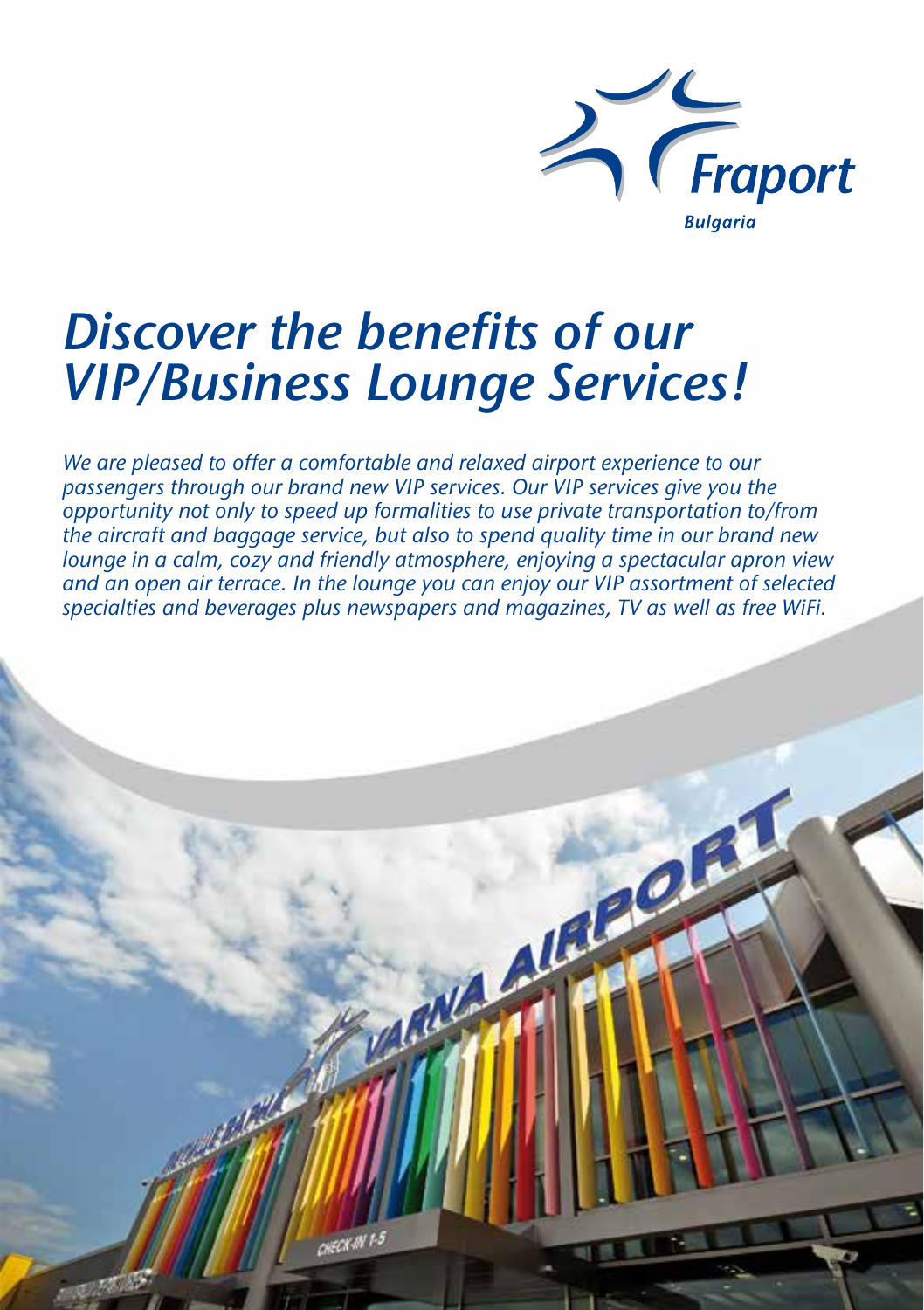### *Welcome to Varna Airport's VIP Lounge!*



### *Tailored to your needs*

Our VIP Services are designed for passengers counting on comfort, discretion and time management. We offer you a variety of services, all of which aim to make your stay at Varna Airport as pleasant, relaxing and efficient as possible. Our experienced team is pleased to accommodate your individual wishes and will assist you unobtrusively and competently. We would be glad to welcome you as our guest at Varna Airport's Lounge. Its exclusive atmosphere makes it the perfect place to relax, freshen up, eat and enjoy yourself or work. We look forward to your visit!

### *Lounge*

Enjoy your stay in our indoor and outdoor stylish lounge with its light ambience and conveniences and let our friendly and professional team support you.

### *Arrivals*

We pick you up directly at the aircraft; we accompany you rapidly and unobtrusively through passport control and customs and bring you to the Arrivals Lounge where you can relax and freshen up. Our team ensures that your luggage will be brought to you, brings your luggage through customs and accompanies you finally to the agreed location within the airport premises.

### *Departures*

We meet you at the VIP parking lot or another agreed location and assist you with priority check-in, security check and passport control. Afterwards, you can enjoy the amenities of our comfortable VIP Departures Lounge. When it's time to board your flight, we accompany you directly to the aircraft with our high class VIP transportation.

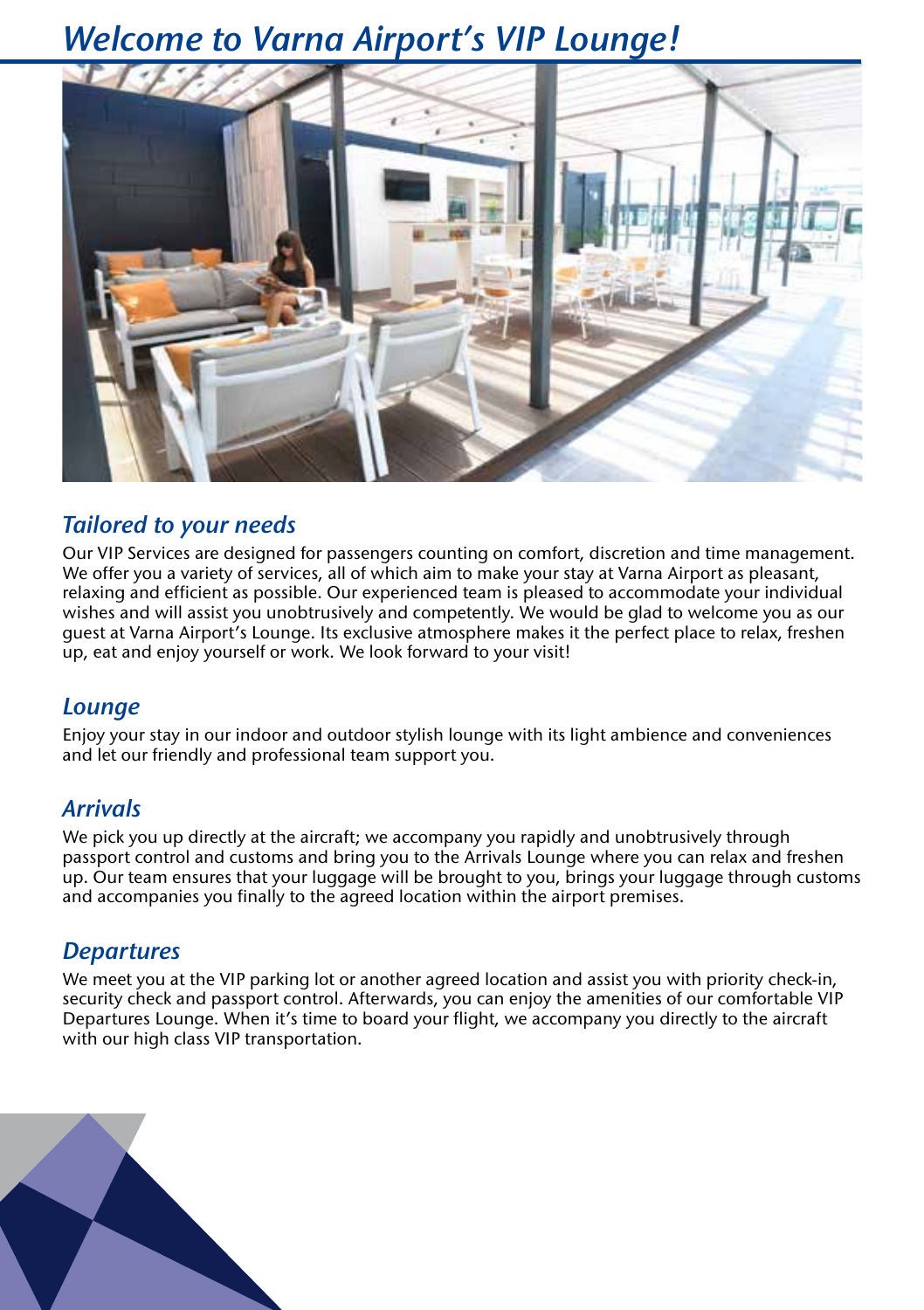### *Our VIP Services*



### *VIP Departures*

- $\blacksquare$  Exclusive VIP parking lots next to the terminal
- Personal welcome by VIP staff
- **Priority check-in**
- **Baggage wrapping upon request**
- **Priority security check**
- **Priority passport control**
- Duty Free shopping
- Customs formalities upon request (e.g. VAT refund)
- VIP Departures Lounge service (free food and beverages, TV, press, internet)
- $\blacksquare$  Escort of passengers to the aircraft by high class VIP transportation

### *VIP Arrivals*

- **Personal welcome of passengers by VIP staff at aircraft**
- **Excort of passengers to the terminal by high class VIP transportation**
- **Priority passport control**
- **Lounge** service (free food and beverages, TV, press, internet)
- **Baggage reclaim**
- **Priority customs control**
- Escort of passengers to exclusive VIP parking lots or another agreed location

# *VIP A & D*

Includes both services (VIP Arrivals and VIP Departures)

### *Fast Track*

- **Priority check-in**
- **Priority security check**
- **Priority passport control**

Ideally the VIP Services and VIP Lounge should be booked 24 hours in advance. Nevertheless, you can also order the service "ad hoc" upon departure or arrival at a slight surcharge and subject to availability.